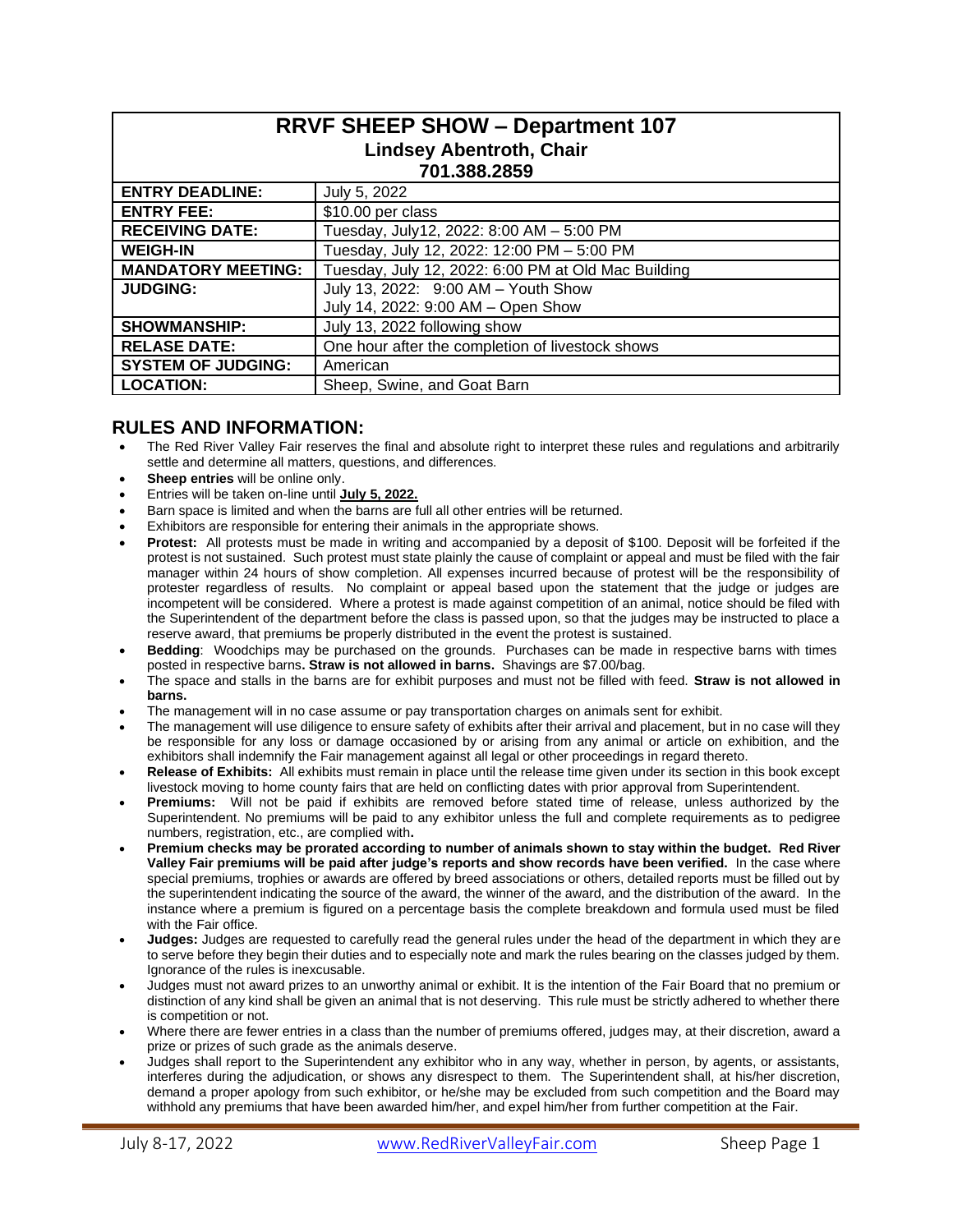- The judge and the person acting as clerk to the judge must enter awards properly in the award book and ensure that registered names and numbers of all animals are given.
- The Judges and Superintendents of the departments shall sign each award book immediately after the awards have been made in the class contained therein. No appeal of the decisions of the judges will be considered by the Board except in the case of fraud.
- **All Alleys Must Be Clean and Accessible to the Public Between 10:00 am and 10:00 pm. Failure to do so could result in premiums withheld by the Fair and/or suspension from future shows.**
- Satisfactory evidence to the Superintendent in charge will be required that the animals exhibited as breeders are not barren. No awards will be made where there is unsoundness in breeding animals, or where there is any question as to its transmissibility.
- Each Superintendent must take charge of the books and return them promptly to the Fair Manager's office as soon as each is judged. No changes will be allowed in the judge's book unless by order of the Board. It shall be the duty of the Superintendent at the close of the Fair to make such suggestions for improvements as said occur to them during the Fair.
- Fast Driving or Riding of any description will not be permitted within the grounds. Any violation of this rule will be severely dealt with by the Management and the guilty person removed from the grounds. Automobiles are prohibited in any section of the grounds whenever safety demands.
- **Brand Inspection**: North Dakota Century Code Chapter 36-09-23: "No person shall remove cattle, horses, or mules from this state or to within a mile of any boundary of the state for the purpose of removal unless such livestock have been inspected for marks and brands by an official brand inspector of the North Dakota Stockman's Association and a certificate of inspection shall accompany such livestock to destination."
- **No smoking in the barns or area around the barns**
- The Red River Valley Fair is a member of the North Dakota Junior Point Show Program. For information on the program log onto: [www.ndjpsa.com.](http://www.ndjpsa.com/)
- Health certificates from licensed veterinarians are required on all out of state animals.
- All entries that leave the show prior to its completion without superintendent's approval will forfeit all premium money.
- All sheep/swine/goat exhibitors must clean stalls prior to leaving the fairgrounds or premium checks will be forfeited. Red river valley fair will not supply cleaning supplies, please bring your own!
- You must be present at time of weigh in or make other arrangements. No exceptions will be made. If you are not there, animals will not be weighed.
- If any class is split the judge shall pick the top four (4) animals out of each split class and bring them back to place 1-6.
- Youth showmen may exhibit 2 animals per class. Animals must be registered in youth's name or immediate family farm name. Youth exhibitors must show their own animal unless they have two animals in the same class. In this case, the second animal must be shown by another youth.
- If animals exhibited by a Youth Exhibitor are also exhibited in the Open Class Market Show, they must be exhibited by the youth exhibitor and NOT by another exhibitor. Exhibitor is the individual who is named as the registered owner on the registration paper. A showman is the person who takes the animal into the show ring.
- All registered animals must have their registration papers or the animal must show in the Commercial Division.
- Ethical fitting and treatment of livestock will be enforced.
- Exhibitors are responsible for cleaning up wool after clipping/sheering sheep. Exhibitors who fail to follow this rule will have a cleaning fee deducted from their premiums.
- Youth Sheep Show Exhibitors in the youth show are limited to a total of 8 head in the breeding classes and a maximum of 2 market lambs. The exhibitor must present his/her own animal in the ring unless they have 2 in one class. In this case, the second animal can be shown by another youth.
- Tagging guidelines will follow ND Junior Point Show rules…All Market animals must be tagged…(all sheep, swine and goats must be tagged….Scrapie tags are required for sheep and Goats).

# **On behalf of the Red River Valley Fair Association, we ask that you keep your livestock areas clean and well maintained. This will help us prevent the possible transmission of E. Coli to our guests.**

# **Thank you Red River Valley Fair Management**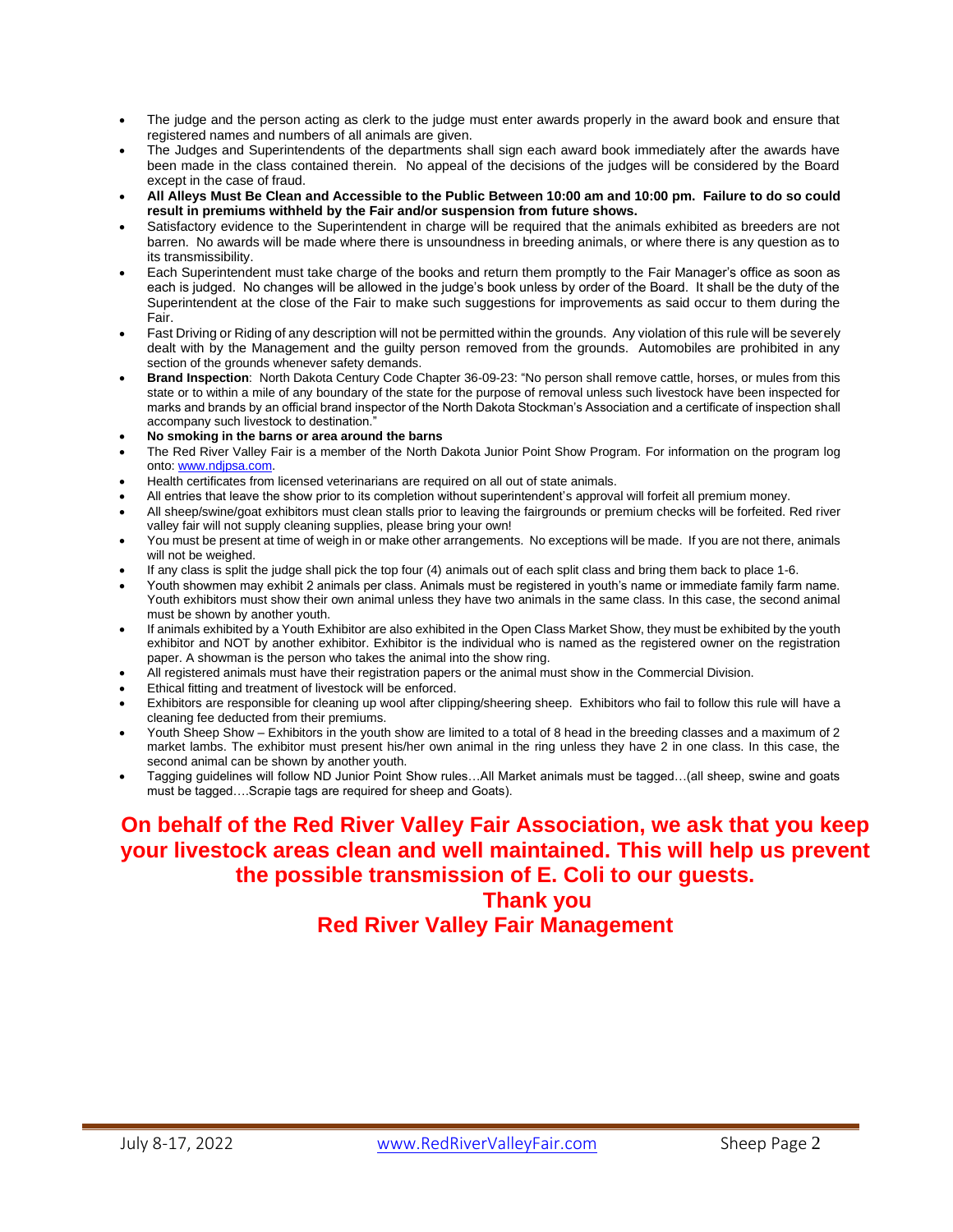# **AWARDS PER CLASS:**

| <b>PREMIUMS OFFERED PER CLASS</b> |         |                 |            |                       |                 |                 |  |  |
|-----------------------------------|---------|-----------------|------------|-----------------------|-----------------|-----------------|--|--|
| # Head                            | 1 st    | 2 <sub>nd</sub> | <b>SLG</b> | $\Lambda^{\text{th}}$ | 5 <sup>th</sup> | 6 <sup>th</sup> |  |  |
| $1 - 4$                           | \$21.00 | \$19.00         | \$17.00    | \$15.00               |                 |                 |  |  |
| $5-8$                             | \$25.00 | \$23.00         | \$19.00    | \$17.00               | \$15.00         | \$13.00         |  |  |
| 9+                                | \$29.00 | \$27.00         | \$25.00    | \$23.00               | \$21.00         | \$19.00         |  |  |

# **WEDNESDAY, JULY 13, 2022 (YOUTH) SHOW)**

**AWARDS:** in addition to the premiums offered per class (listed above)

- 
- Overall Champion Breeding Sheep: \$210.00
- Overall Reserve Champion Breeding Sheep: \$105.00 • Overall Champion Market Lamb:
- Overall Reserve Champion Market Lamb: \$105.00

### **DIVISION 1: WETHER TYPE**

- The wether/dam class will consist of non-registered and crossbred sheep. Ewes must be slick shorn.
- Animals cannot be entered or shown in the registered classes
- Ewes entered in the market division cannot be entered in the breeding division or vice versa.
- Sheep entered in the frame sheep division (meat and wool) cannot enter in the wether/dam division.

# **DIVISION 2: MEAT BREEDS – BLACK FACE (Hampshires, Suffolk, etc.) DIVISION 3: MEAT BREEDS – WHITE FACE (Dorset, Southdown, etc.)**

# **DIVISION 4: WOOL BREEDS (Columbia, Rambouillet, etc.)**

### **CLASS:**

- 1. Yearling Ram<br>2. Ram Lambs b
- 2. Ram Lambs born after December 1, 2021
- 3. Champion and Reserve Grand Champion Ram (do not pre-enter)
- 4. Yearling Ewes
- 
- 5. Ewe Lambs born after December 1, 2021 6. Champion and Reserve Champion Ewe (do not pre-enter)
- 7. Champion and Reserve Supreme Champion Ewe (do not pre-enter)
- 8. Supreme Champion and Reserve Supreme Champion Breeding Sheep (do not pre-enter)

### **DIVISION 5: MARKET LAMBS**

#### **Class:**

- 
- 1. Wether<br>2. Champ 2. Champion and Reserve Champion Market Wether (do not pre-enter)
- 3. Ewe
- 4. Champion and Reserve Champion Market Ewe (do not pre-enter)
- 5. Supreme Champion and Reserve Supreme Champion Market Lamb (do not pre-enter)
- 6. Pair of Market Lambs

## **DIVISION 6: SHOWMANSHIP** (Following Tuesday's Show)

#### **Class (Age as of date of show):**

- 1. Pee Wee (9 and under) winner of this class can move on to Junior
- 2. Junior (ages 10-14)
- 3. Senior (ages 15-21)